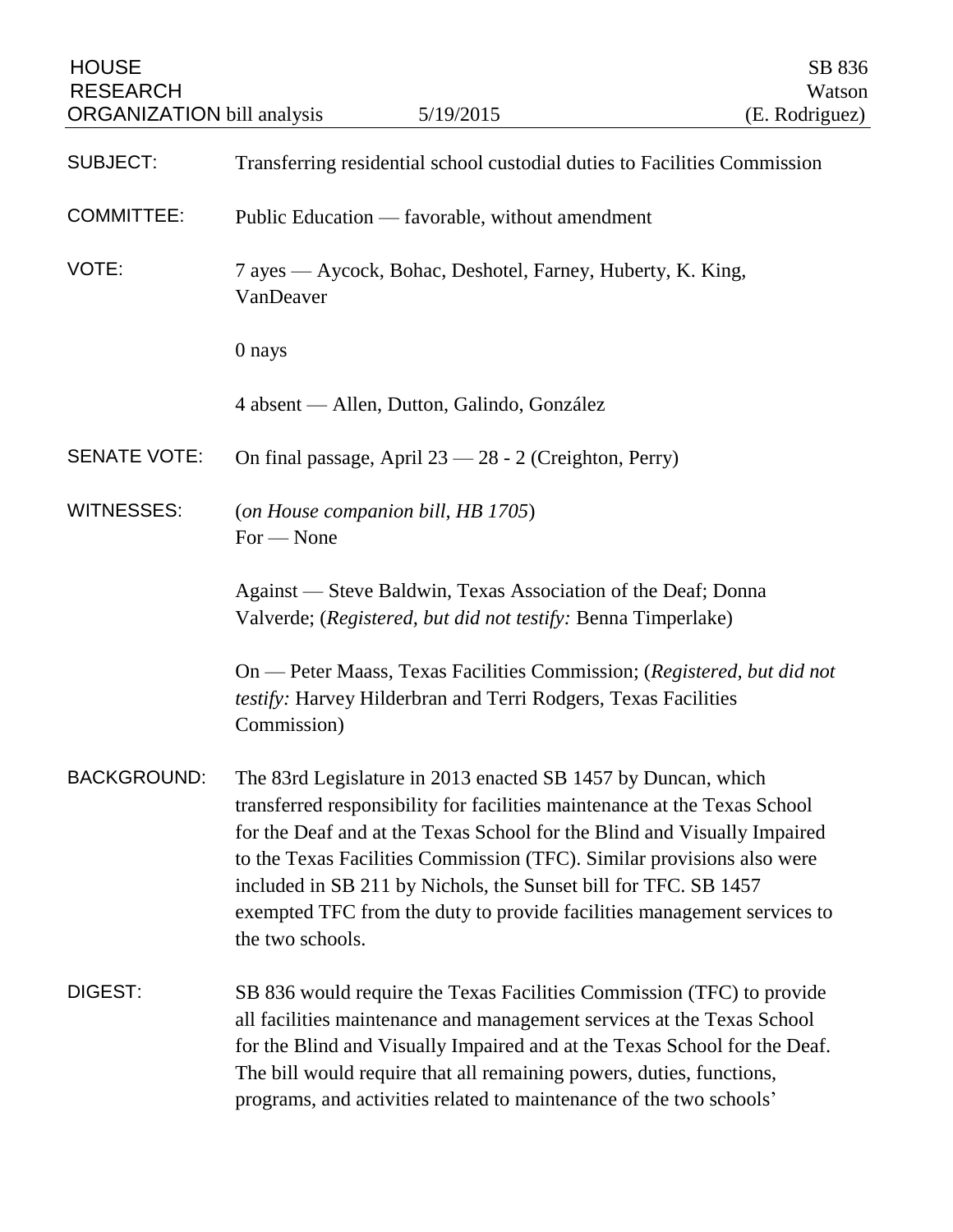## SB 836 House Research Organization page 2

facilities be transferred to TFC by September 1, 2015. Each school and TFC would enter into a memorandum of understanding to establish a plan for the identification and transfer of records, personnel, property, and unspent appropriations. This bill would take immediate effect if finally passed by a two-thirds record vote of the membership of each house. Otherwise, it would take effect September 1, 2015. **SUPPORTERS** SAY: SB 836 would transfer responsibility for custodial, grounds maintenance, and security activities from the Texas School for the Blind and Visually Impaired and the Texas School for the Deaf to the Texas Facilities Commission (TFC). This would allow TFC to develop an effective and integrated facilities management plan and help to ensure the efficient and consistent delivery of quality services. The bill would complete the transfer of maintenance duties that began in 2013 when the Legislature became concerned that ongoing maintenance issues at the Texas School for the Deaf were not being properly addressed. Another consideration was that administrators of the two Austin residential schools should be focused on educating and overseeing the children living on their campuses and not on maintenance issues.

> On September 1, 2013, TFC began to provide all maintenance services at each campus, excluding custodial, security, and ground maintenance activities. During the past year, there have been bedbug outbreaks at the School for the Deaf, and while TFC does not now handle custodial services, it is responsible for addressing the infestations. The bill would allow TFC to improve custodial practices and preempt or more quickly address future outbreaks.

TFC is aware that each campus serves a special population of students and would require employees placed on the campuses to receive sensitivity training and those placed on the School for the Deaf campus to have sign language capabilities.